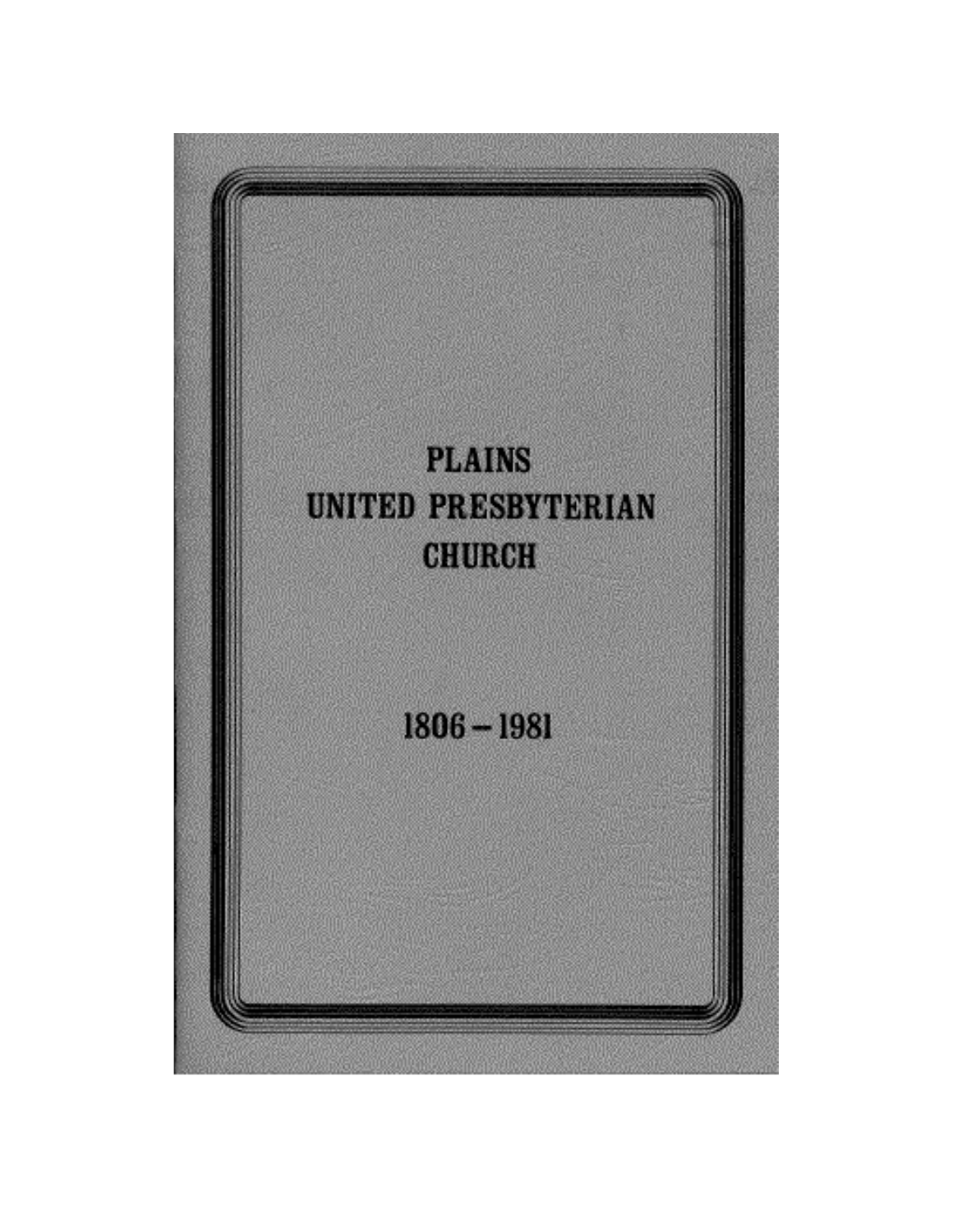## **On the occasion of the**

## **175th ANNIVERSARY**

**of**

### **PLAINS UNITED PRESBYTERIAN CHURCH R. D. 4, Box 63 Evans City, Pennsylvania**

**(Cranberry Township)**

**October, 1981**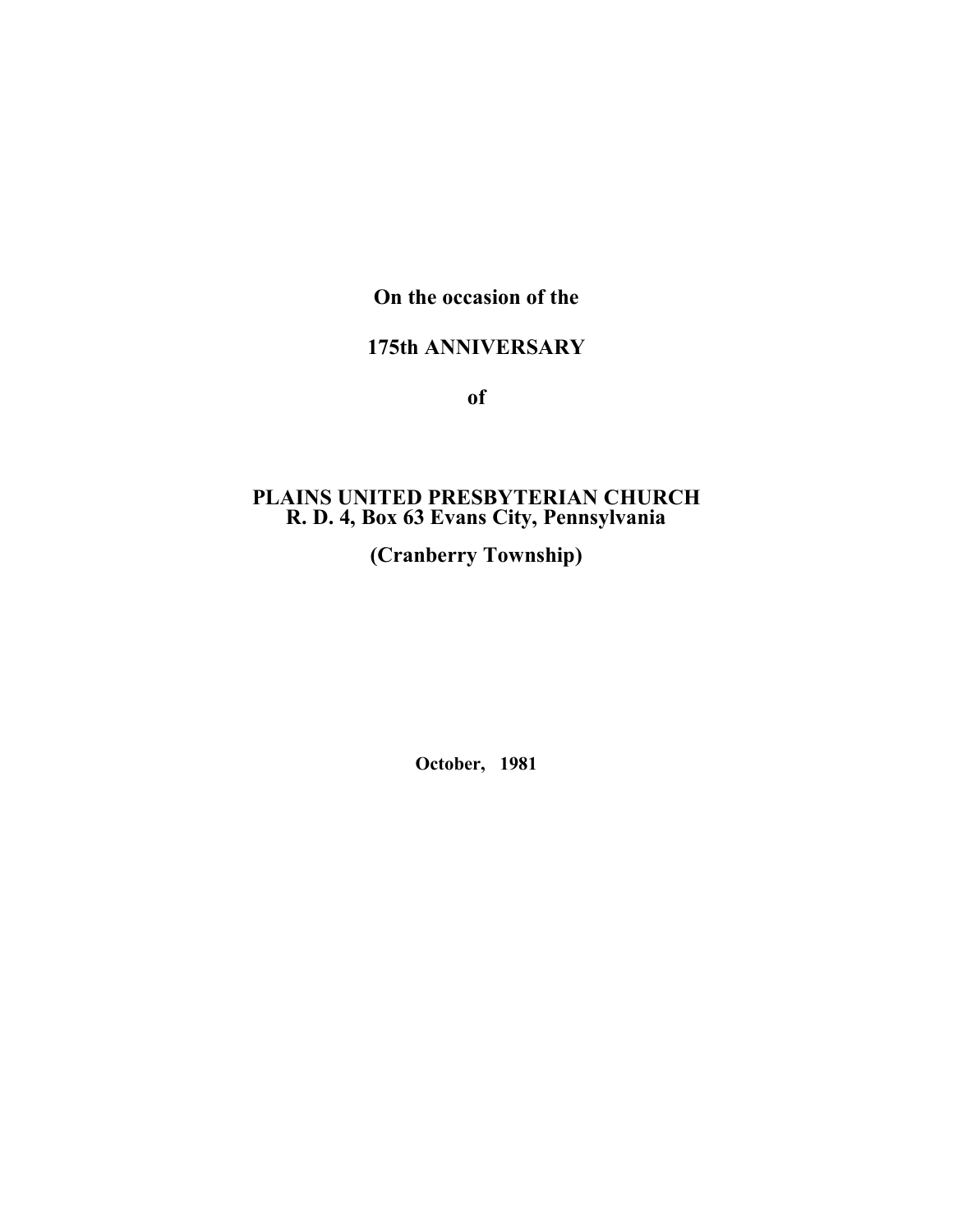#### **HISTORY OF THE AREA**

Ten thousand years ago the Wisconsin ice sheets extended into Western Pennsylvania. As the glacier retreated, it deposited the earth and rock which it had carried southward while streams from the melted ice sculptured the distinctive landscape of northern and western Butler County. South of this terminal moraine, as it is called by geologists, the land stretches out into more gently rolling hills.

Erected under authority of an act of legislature of Pennsylvania, approved March 12, 1800, Butler County was officially born. At that time the county numbered 3,000 to 4,000 in its population. The county was named in honor of General Richard Butler, a distinguished member of General George Washington's staff.

Cranberry Township was one of four townships which comprised Butler County before 1804. Even its name refers to a time far back when a cranberry bog existed in the southern part of the township. Today the area encompassing Butler County is comprised of 814 square miles divided into 33 townships and 22 boroughs.

First settlements were established in the Brush Creek area of Cranberry Township as early as 1796. Pioneers who arrived that year were Benjamin Johnson and his family, Matthew Graham, William Graham, John Henry, Alexander Ramsey, Paul Vandivort, and Samuel Duncan. Benjamin Davis and George Stoolfire arrived in 1797; David Garvin, his son Alexander and their families in 1800; William H. Goehring in 1801; James Cooper in 1807; and Jacob Stout and his father in 1811.

Samuel Duncan's sawmill, erected before 1803 on Brush Creek, was probably the earliest commercial enterprise. Duncan also operated a distillery which had a wide reputation for excellence. Matthew Graham also erected a sawmill on Brush Creek and built the first grist (grain) mill in 1833.

The Venango Trail crosses Cranberry from a point north of Warrendale along present Franklin Road to the eastern boundary at Evans City. George Washington and his aides traveled the old Indian trail on assignment to Fort Venango (Franklin) in 1753.

Route 19 was known as the Pittsburgh-Mercer Road when Matthew Graham operated the Black Tavern, a popular stop in 1813.

Cranberry Township was rich in coal and oil, but early settlers were primarily farmers. The Freeport vein of coal was found in the bed of Brush Creek. The vein at this point reached a thickness of five feet. Brush Creek coal and Bakerstown coal were mined for many years for domestic use. The Brush Creek oil field industry became active in 1896, about ten years after the first wells were drilled in the Mars area. Principal fields at the time were Henderson, Garvin and Duncan.

Early schools were conducted on the subscription plan. Among the first teachers were Silas Miller from Middlesex Township, Job Staples, Andrew Dodd, and Rev. Reid Bracken. One of the first conventions, or teachers' institutes, was held at Plains Church in February, 1852.

The first post office was established at Hendersonville, but was superseded by Mars after construction of the railroad to that point. For many years Ogle (Indian name meaning "Pleasant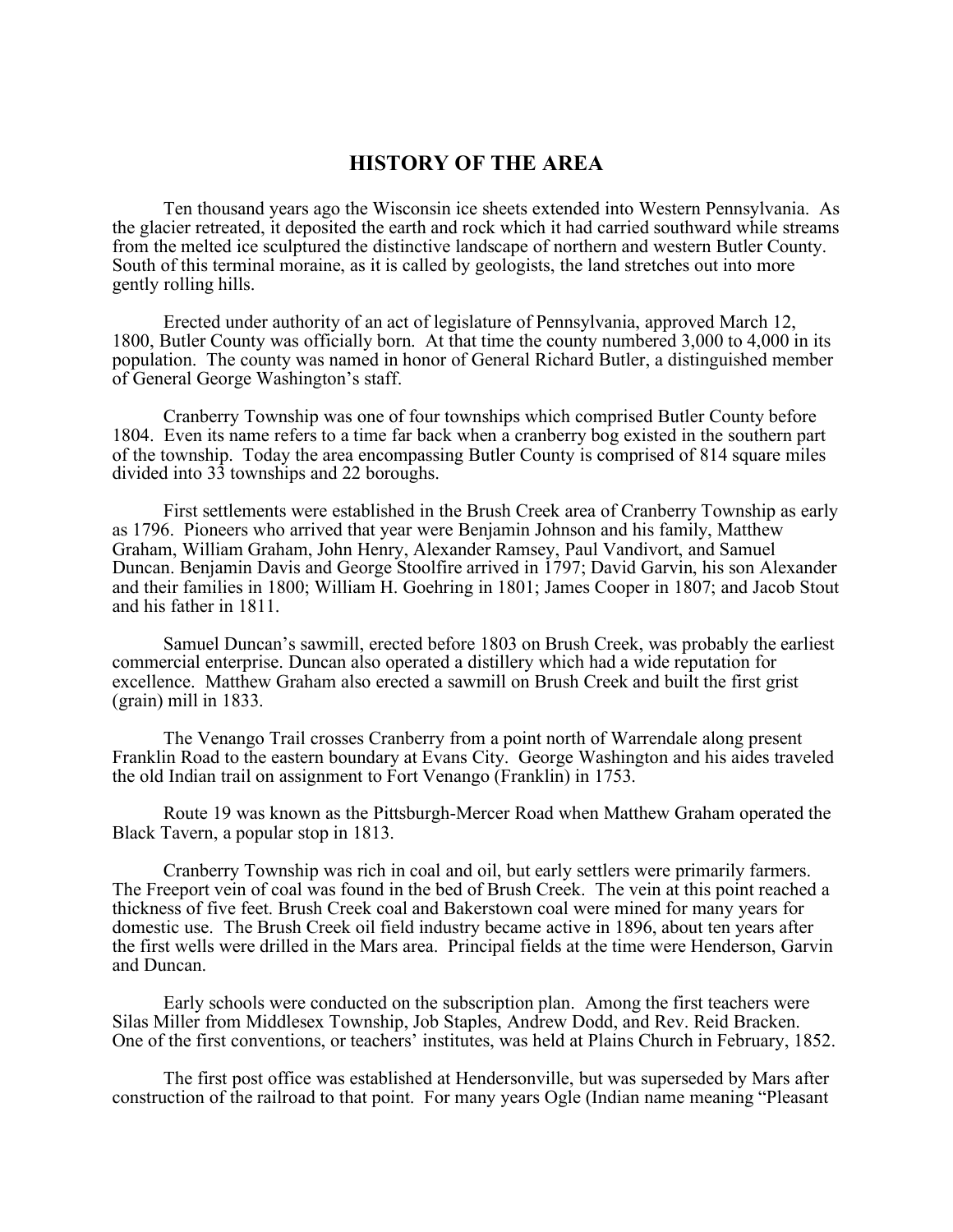View") was the local post office. It was situated on the old Pittsburgh and Mercertown Road, opened in 1805. The office was discontinued after establishment of rural free delivery in 1903. The building used as a post office in Ogle was also used as a grocery store and for voting.

Hendersonville was a thriving hamlet as early as 1830 when Robert McKee operated a tavern there. He also manufactured wagons and farm implements. Criders Corners, one of the old settlements, was a station on the Harmony Shortline. The place name has been preserved although it does not appear on present-day maps.

Agriculture continued as the chief industry until the 1940s, but then began the change to the township's present suburban character. Construction of the Pennsylvania Turnpike, Interstate Route 79, and reconstruction of Route 19 attracted a variety of commercial interests and began the township's transition from a rural, agricultural region to an outlying industrial, commercial and suburban area. Cranberry Township, in the southwest corner of Butler County, is widely regarded as the fastest growing area in the entire county.

Rapid development increased the population from less than 2,000 in 1957 to more than 7,000 in 1974, with projected growth to 13,150 by 1990. The four one-room schools were replaced by Rowan Elementary School on Rowan Road in 1951, and Haines School on Haines Road in 1966.

The township was served by an elected constable until 1963 when the first part-time police were appointed. A full-time police force was established in 1972.

The first large residential development was Fernway Park. This tract in Cranberry West was developed by the Dover Company in 1957. It consists of 450 homes. Other residential developments followed rapidly: Sun Valley and Cranbrook, both on Freedom Road. One of the largest developments in Cranberry East is Ryan Homes Fox Run Plan on Rowan Road. Adjacent to this plan is Canterbury Heights where two and a half acres is the minimum lot size. Also on Rowan Road are townhouses consisting of 75 units. Franklin Acres on Peters Road was the first real estate development east of Route 19.

Large mobile home courts have been established. These include Cranberry Village on Haines School Road, Forest Park on Powell Road, and Oak Springs on Bear Run Road and Route 19. Another mobile home park on Rochester Road with a small number of units is Hannibal Park. Mobile home parks in existence for many years are Lone Oak Court and Route 19 Mobile Court.

There are ten churches in the township with a combined membership of approximately 6,826.

The Cranberry Industrial Park, established as a result of the efforts of the supervisors and citizens, with cooperation of a local landowner, is filled to capacity. The success of this unique endeavor was accomplished without cost to the community. The program has been used as a guide by the Pennsylvania Department of Commerce for other communities. A second industrial development, called Thorn Hill Industrial Park, is still expanding. Expected to employ 10,000 people, this will be the largest master-planned industrial park in southwest Pennsylvania.

Businesses and industries are located predominantly along both sides of Route 19, with the heaviest concentration near the Turnpike. Opening in late 1980, Cranberry Mall brings to the area a variety of stores and restaurants, making shopping a pleasant experience.

Proceeding north, the roadside is built up with motels, service stations, restaurants and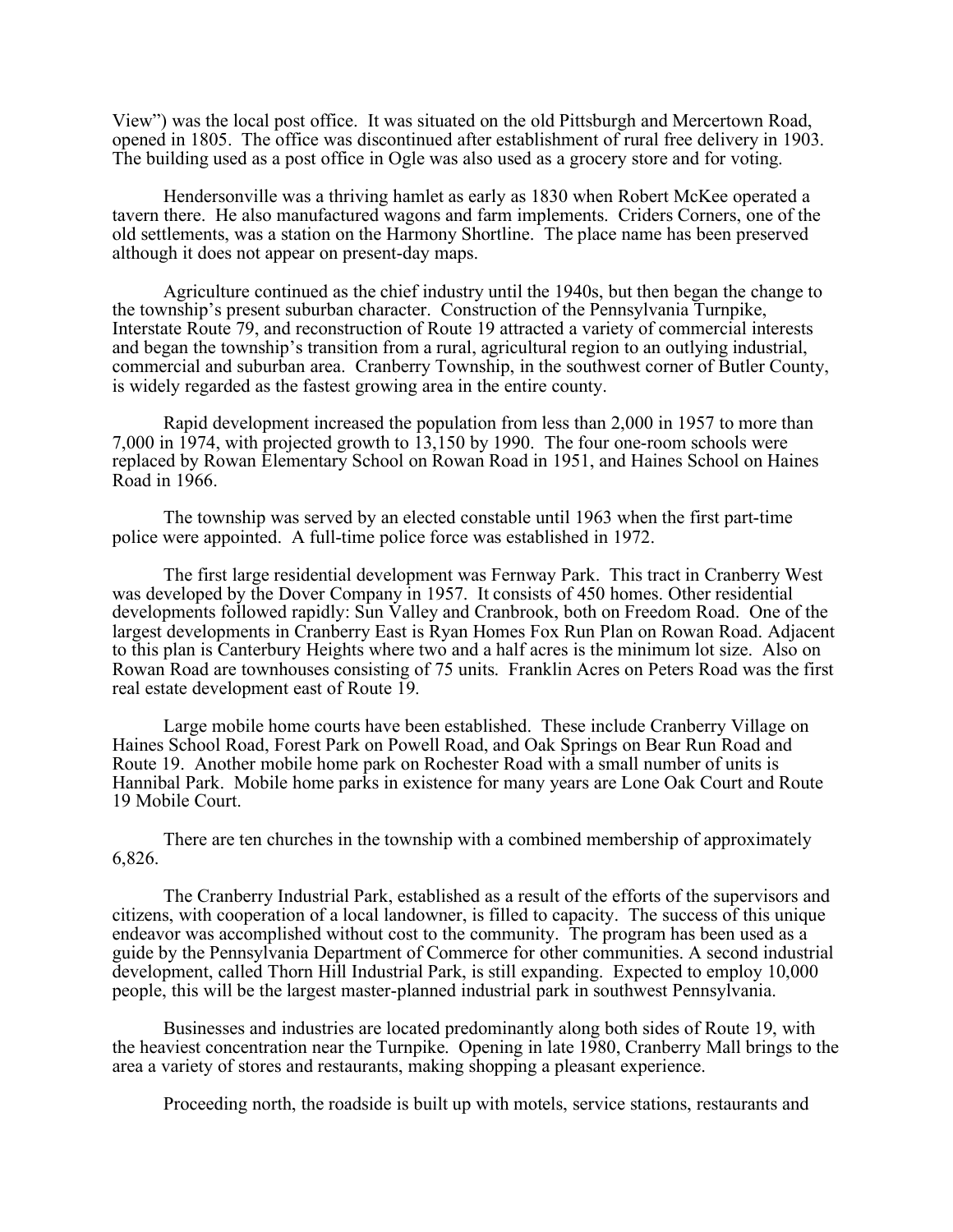taverns, real estate agencies, industrial plants, antique shops, a veterinary clinic, medical center, auction barn, truck terminals, and mobile home sales lots. There is also a community park with several ball fields and tennis courts. Approaching Zelienople the roadside begins opening to farms and countryside. Lateral roads east and west off Route 19 extend back into pleasant rolling countryside. Here one finds farms, fields, woodlots, schools and churches, several residential developments and many scattered homes. Roads wind through expanses of farmland and undeveloped land.

The influx of industrial and residential development has had considerable impact on land values and stimulated interest in public services. The need for expanded school facilities becomes increasingly evident.

The challenge of the future will be to preserve the natural environment while taking advantage of superb transportation, new industry, a broadening tax base, and also meeting the needs of education and expanded public services.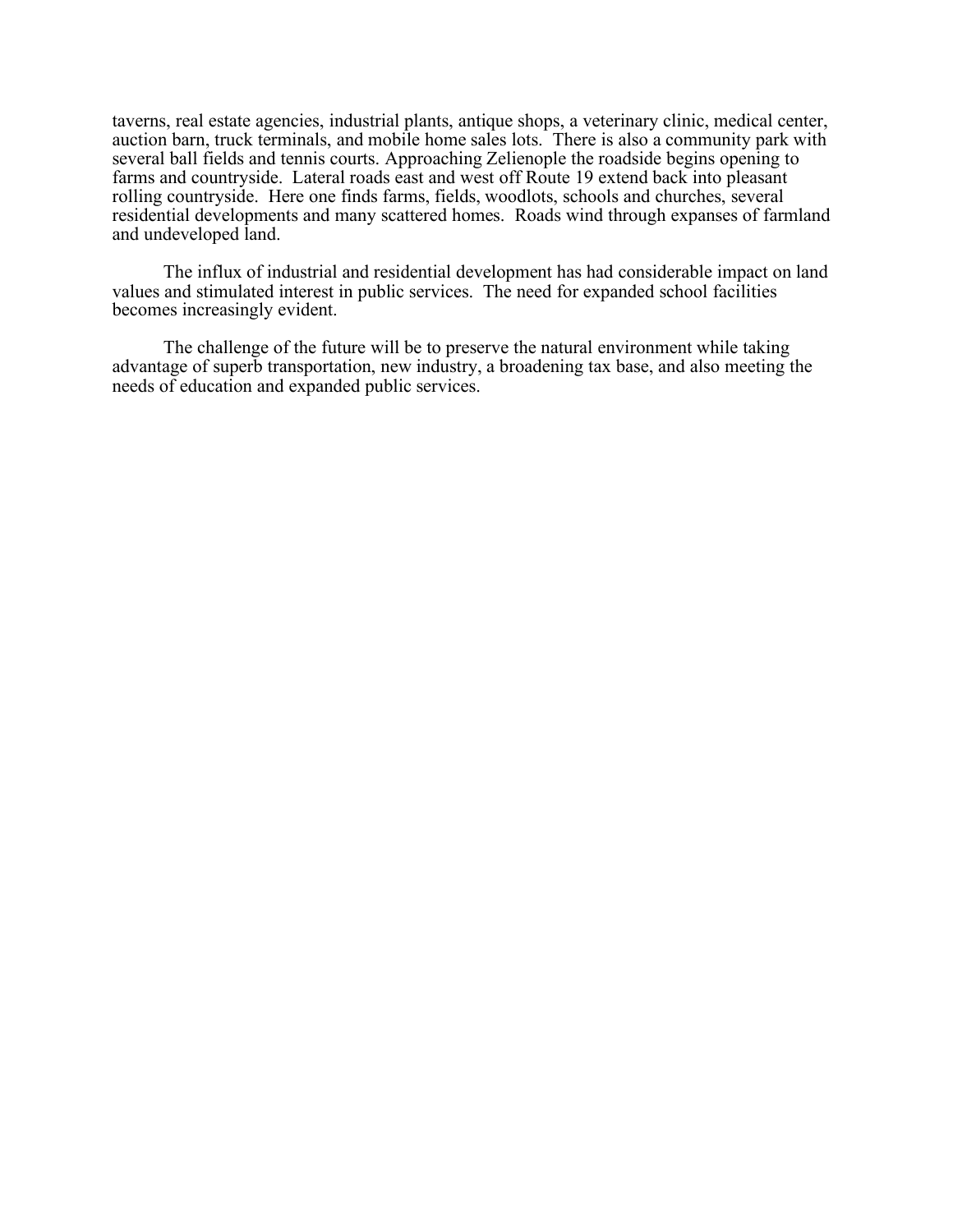### **PLAINS UNITED PRESBYTERIAN CHURCH HISTORY 1806-1981**

The origin of Plains Church is not clear. Mention is made in a "supplication" to the Presbytery of Erie in its meeting of April 13, 1802, for preaching at Breakneck, which is thought to be the settlement around the present Plains Church. The first official reference to the church is made in the minutes of Erie Presbytery indicating that Mr. Reid Bracken, a licentiate of the Presbytery of Ohio, went "in the year 1806 to Butler County where he received calls to the pastoral charges of Mount Nebo and Plains." On April 20, 1808, the Rev. Reid Bracken was ordained and installed as pastor of Plains Church and served until October 7, 1819.

The year 1806 is reckoned as the date of the founding of Plains Church rather early in the history of the nation, when one thinks about it. The last purchase of Indian land in Pennsylvania for white occupancy had been made just fourteen years previous. Ohio had been a state for only three years. George Washington had died just six years before the church's founding, and Thomas Jefferson was serving the second year of his second term as president.

For some years the congregation worshipped in a tent. Between 1820 and 1824 a log building was erected on a plot of ground donated by Mr. Benjamin Davis (the site of the present church). This church building had all the characteristics of the log houses of that day, including a slab door with a familiar latch string, slab seats without backs, and a block of wild cherry for a pulpit.

For a number of years the church appears to have been without a regular pastor and relied upon supplies. It was visited however, from time to time, by the Rev. John Andrews who organized the Fairmount Church in 1822, and other ministers, and services were held with some regularity. From 1828 to 1831, the Rev. John Moore was supply and pastor. He also served at Pine Creek, Cross Roads, and Deer Creek. As time passed, the visits of ministers became less frequent and it may be said that the old church was practically disbanded for it is not named in presbytery records for several years.

The Rev. Aaron Williams, a teacher in the School of Manual Labor in Zelienople, preached some in the vicinity of Plains. The members were New Light Covenanters, Associate Reformed Presbyterians, and of other beliefs, until the union on January 1, 1838 with the Cross Roads Church in Allegheny County, and the calling of the Rev. L. R. McAboy as pastor on September 25, 1838. At that time there were 32 members of the "Plains" congregation: William Graham, Sr., Elizabeth Graham, Hannah Graham, Matthew Graham, Margaret Bowman, Eleanor Wilson, James Garvin, Ann Covert, Margaret Boggs, Jane Boggs, Margaret Dunbar, Susanna Staples, Margaret Richardson, Andrew Boggs, John Covert, Mary Rowan,William Graham, Jr., David Graham, Nancy Garvin, Robert Boggs, Sr., Samuel Boggs, Ann McGrigger, Job Staples, Joseph Richardson, Mary Coats, Mary Ann Boggs, Mary Covert and Rebecca Bolender.

The church prospered under the Rev. McAboy's ministry. Among the members admitted in the fall of 1838 were: William Vandivort, Nancy Vandivort, Phoebe Vandivort, Mary Hutchison, Jane Hutchison, Martha Goehring, Nancy Boggs, Eliza Vandivort, Susanna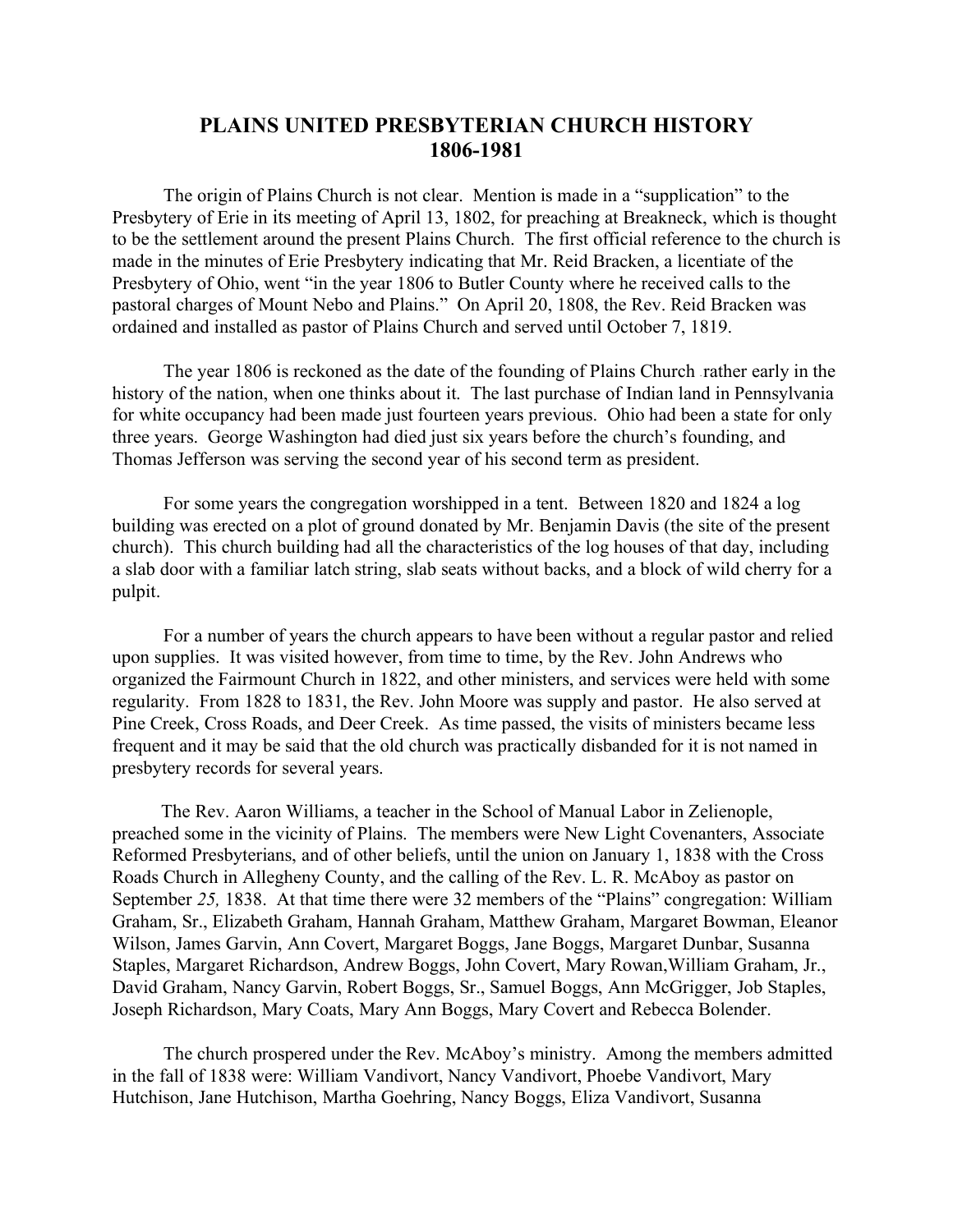Vandivort, Philip Covert, Esther Covert, Thomas Hamilton, Alexander Parks, Margaret Parks, William Nesbitt, Emma Nesbitt, Mary Croft, and Sheldon Coats.

Early in 1839 four elders were chosen to assist the pioneer elder -Morris Covert. They were William Graham, Sr., Andrew Boggs, James W. Garvin, and William Vandivort. In 1839 a brick house was erected close beside the old log church by Matthew Graham, John Rea, and other old members. The brick was made on John Goehring's farm (now the Robert English farm) and Thomas Evans was the contractor.

The society was incorporated November 16, 1849, the trustees being David Garvin, James W. Garvin, and James Sample.

In April, 1858, the Rev. Newton Bracken succeeded Mr. McAboy as pastor. Thomas W. Boggs, John Graham, Josiah Covert and John Rowan were elected elders. Early in 1860 Mr. Bracken left the church and the former pastor, Mr. McAboy, the Rev. Milton McMillan and others preached here at intervals until 1863 when the Rev. John W. Potter was called as pastor. At that time the society united with that at Fairmount in a call to Mr. Potter and the "Plains" Church was transferred from the Allegheny Presbytery to the Allegheny City Presbytery. Mr. Potter died June 10, 1866.

From June, 1866 until 1868 the churches were without a pastor. In 1868 the Rev. Samuel R. Kerr received a call from the two churches, was installed pastor and served until July 1, 1869. The Rev. Levi Risher came in November, 1869, but was not installed pastor until June 27, 1870.

In 1876 seventy-six members were admitted on examination and three on certificates, bringing the total membership to 215. The Rev. A. G. Baker, an evangelists from Nauvoo, Illinois, aided Mr. Risher in the revival services which drew so many new members into the society. Mr. Risher was released as pastor October 31, 1876. The pulpit was supplied by a Rev. McLean, the Rev. William Wilson, and the Rev. R. J. Criswell who came in April, 1877, and was called as pastor on June 4 of that year and was installed on June 20. In September, 1877, Andrew Boggs, Josiah Covert, John Rowan, James Sutton, R. A. White, Thomas W. Boggs, and James Thompson were named as elders.

In January, 1878, services were authorized to be held in the Baptist Church at Evansburg. In March of that year the question of building a new church was discussed and finance and building committees were appointed. James Sutton, Samuel McCIelland, J. M. Covert, James Thompson, and Samuel Graham formed the finance committee, and Thomas Graham, R. A. White, B. F. White, William Croft, John Staples, Nicol Allen and John Rowan were on the building committee. The old church was torn down in May, 1878, and the new church was dedicated November 3, 1879. On March 31, 1878, there were 231 communicants reported and 160 attendants at Sunday School.

From January to June, 1880, the Rev. George Scott filled the pulpit while Dr. Young, E. P. Louis, A. W. Lawrence, G. W. Stewart and G. W. Shaffer visited the church from June to October, 1880. The Revs. Shaffer, Junkin, Minton, Pollock, McMahon and several others came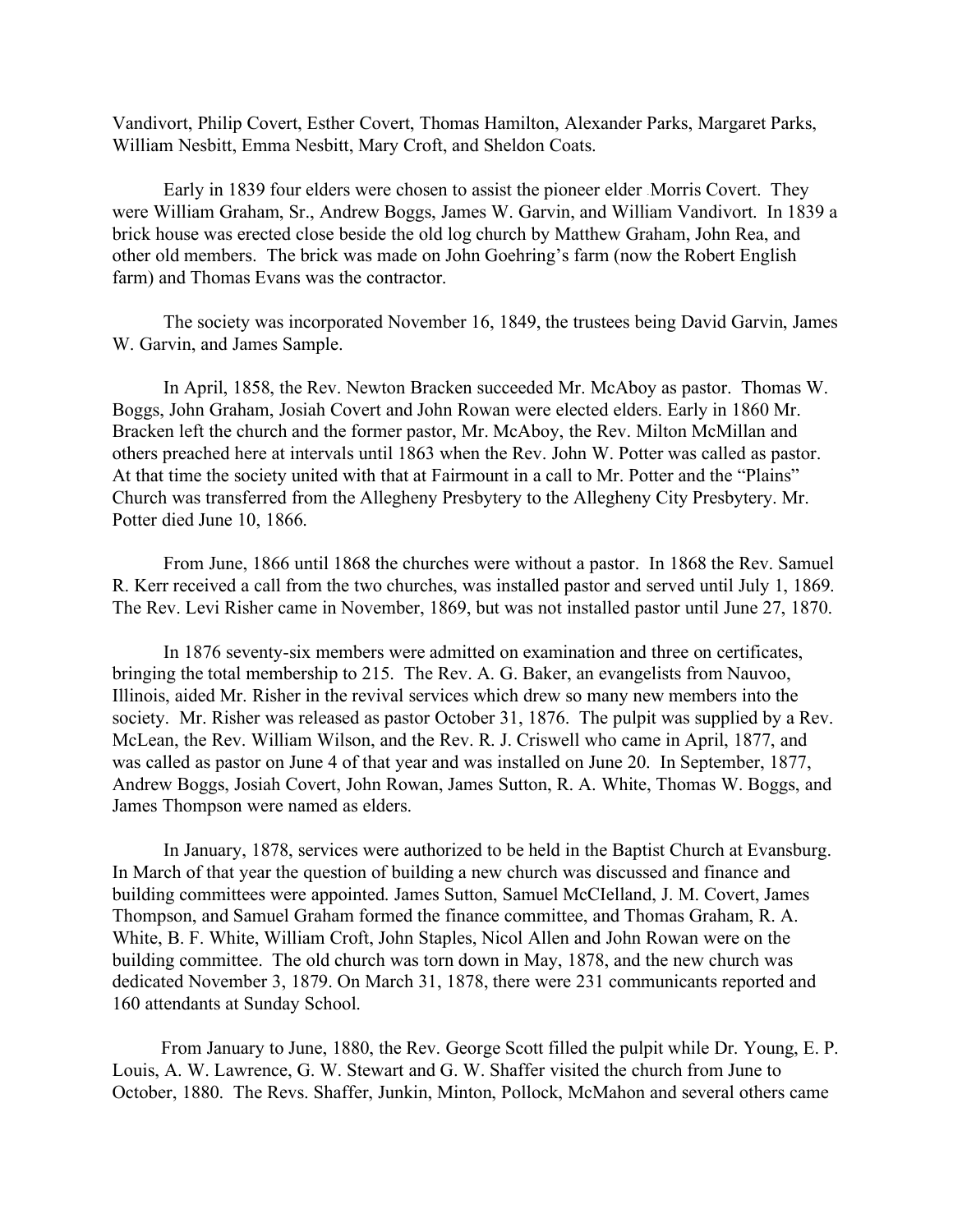to fill the pulput until December 1881 when the Rev. G. M. Potter began his labors as stated supply.

The organization of the church at Evans City was considered on February 18, 1883 and thirty-nine members were dismissed from Plains Church to form the new Evans City Presbyterian Church.

The Rev. R. C. Yates was moderator in June, 1885, and continued to preside until June, 1888. During this time many new members were gained, as many as 35 at one time. On October 8, 1888 Mr. Yates was elected pastor, but the minority being forty-four in a total of ninety-four votes, the choice was not passed. John Rowan, Josiah Covert, James Thompson, J. M. Covert, Matthew Graham, John Goehring, and O. P. Graham were the elders at that time.

On August 10, 1890, the following minute is recorded: "A petition which had been handed to J. M. Covert by the Rev. R. C. Yates was read asking for certificates of dismission for the following persons to organize a church at Callery Junction. 'Resolved that the certificates be granted on condition that the paper containing the individual signatures be presented."' This paper having been received, the Session issued certificates of dismission to the following named petitioners: James Staples, Mandanna Staples, Maude Staples, William Staples, Joseph West, Maria West, Fleming West, Margaret West, Ida West, Mary West, Andrew West, Annie L West, Seth P. Staples, Nicol Allen, Nancy Allan, Annas Metz, Mary Metz, Alfred Richardson, Elizabeth Richardson, Annie Richardson, Sarah Richardson, Joseph Davis, Jane Davis, John Vandivort, and Tillie Goehring. After this group withdrew the church had 135 members on its roll.

From 1890 until 1920, eight ministers filled the pulpit: the Rev. T. M. Potter and the Rev. J. P. White, who were supplies, the Rev. James M. Thompson, the Rev. Henry E. Snyder, the Rev. John Waite, the Rev. Plummer Harvey, the Rev. John Harris Moore, and the Rev. Hugh S. Shaw.

In 1919 Hope Lutheran church was organized, largely by members who left Plains Church.

ln 1920 the Rev. W. L McMillan was called to be pastor and served for 18 years. The elders during this time were Chris Hoehn, William Davison, W. W. Vandivort, A. M. Covert, and Thomas Croft. In 1920 the Cemetery Association was organized, its success due largely to the combined efforts of Mr. Lewis Hartman and the Rev. W. L McMillan.

In the period from 1938 until 1959 the church was served by five ministers: the Rev. Walter B. Hill, the Rev. Ernest Anderton (1945-1948), the Rev. Homer Steffens (1949-1950), the Rev. J. A. Backora (1951-1952), and Dr. William S. Irwin (1953-1959). During vacancies in that period the pulpit was supplied by W. S. Bingham, Henry Meyers, Lawrence Kurtz, E. B. Lawrence, and W. L McMillan.

At a congregational meeting in November of 1949, it was decided to put a basement under the church. The work, done by members of the church, was started on New Year's Day of 1950 and four years later the basement was finished at a cost of about \$11,200 for materials. The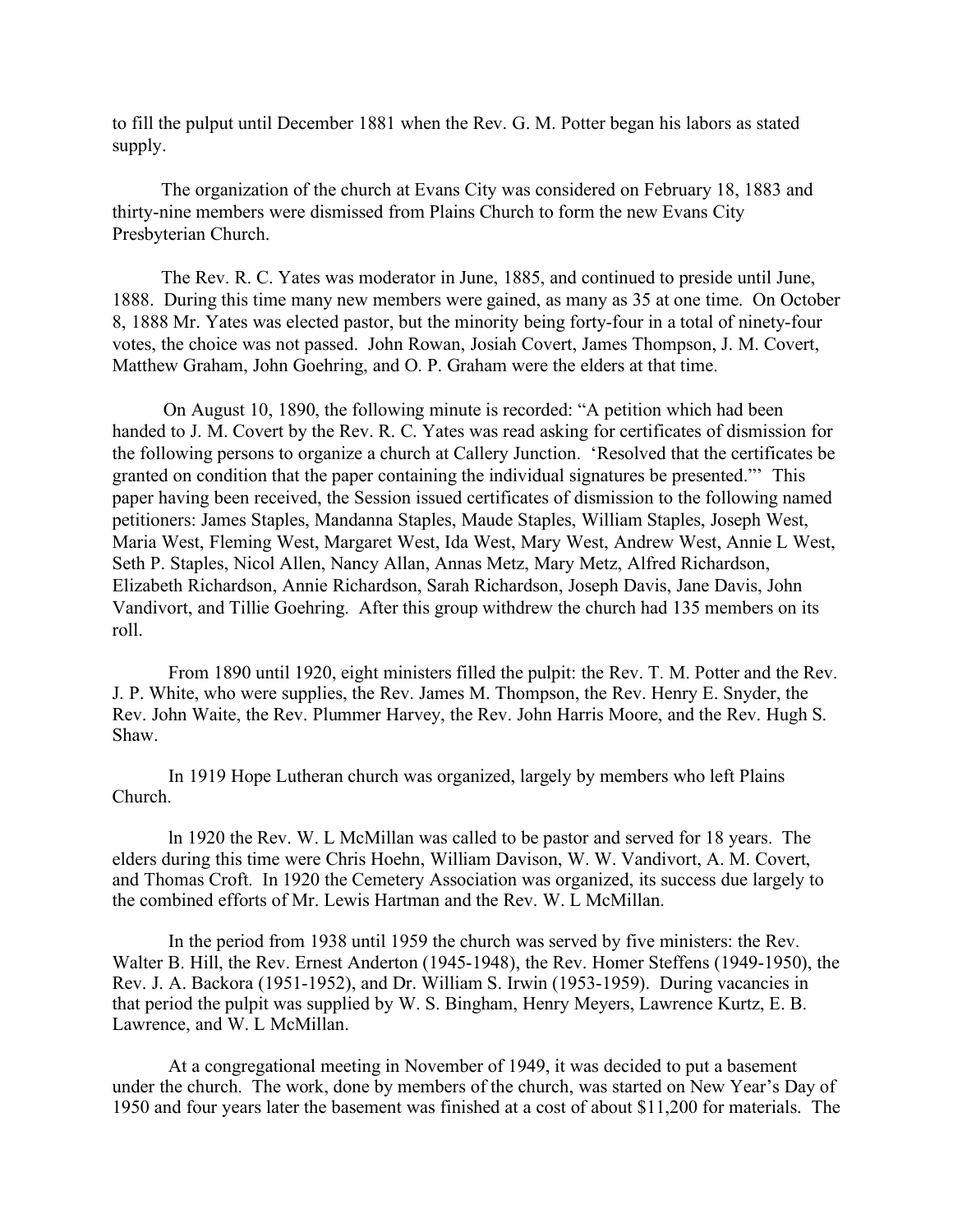sanctuary and outside of the building were remodeled and second floor classrooms were added in time for the 150th anniversary celebration in 1956. The Sesquicentennial Celebration and rededication service were held on September 13, 1956, led by Dr. William S. lrwin, at which time the new organ was dedicated.

In the spring of1958 the congregation voted to enlarge the parking "lot" which is the present driveway behind the church. This action came as a great relief to those members who had been parking in the area where the old grange hall had been located and walking through the cemetery.

In 1958, with the merger of the United Presbyterian Church of North America with the Presbyterian Church in the U.S.A., the United Presbyterian Church in the U.S.A. was organized and Plains Church became a part of that denomination and a member of Beaver-Butler Presbytery.

In September of 1959, the Plains Church and the Crestview Church of Callery, which had been yoked together for many years, considered the possibility of each church calling its own minister in view of the growth in the area. They were advised by the presbytery that it would be better to remain yoked and strengthen their ministry by calling an energetic minister who could help build up both congregations. It was felt that a membership of 200 was needed in order for a church to sustain a ministry of its own.

On June 12, 1960 the Rev. Lester W. Phillips was called to serve as pastor of Plains and Crestview Churches. During his pastorate, the Session was organized into committees with each one having responsibility for a specific area of the church's ministry. Because of the tremendous growth in the Cranberry Township area, the church was involved in a survey of the Fernway development to determine the need for a new church in that area.

ln 1961 a portion of the Gibson property was deeded to the church, and in 1963 a driveway was constructed around the church, providing additional parking space.

ln 1965 the church was asked to consider relocation to an area along Route 19 for better visibility in the hopes of attracting new members from the west side on the township, but the church chose to remain in its present location.

Following the lengthy illness and death of his wife in 1966, the Rev. Phillips requested that the pastoral relationship be dissolved in October of 1966 in order that he might move to a new pastorate. A seminary student, Timothy A. Koah, began to serve the two churches in April of 1967. In July of 1967 Plains Church was given permission by the presbytery to seek its own pastor, with Crestview Church to be yoked with the Old Union Church, Mars. When the Crestview and Old Union Churches could not come to an agreement, Plains Church agreed to remain yoked with Crestview, rather than create a hardship for them. Mr. Koah was ordained in December of 1967 and was installed as pastor of the yoked field.

A soundproof room with speakers was constructed at the rear of the sanctuary in the fall of 1968 for use by mothers with small children. Later a fire exit was added at the front of the sanctuary.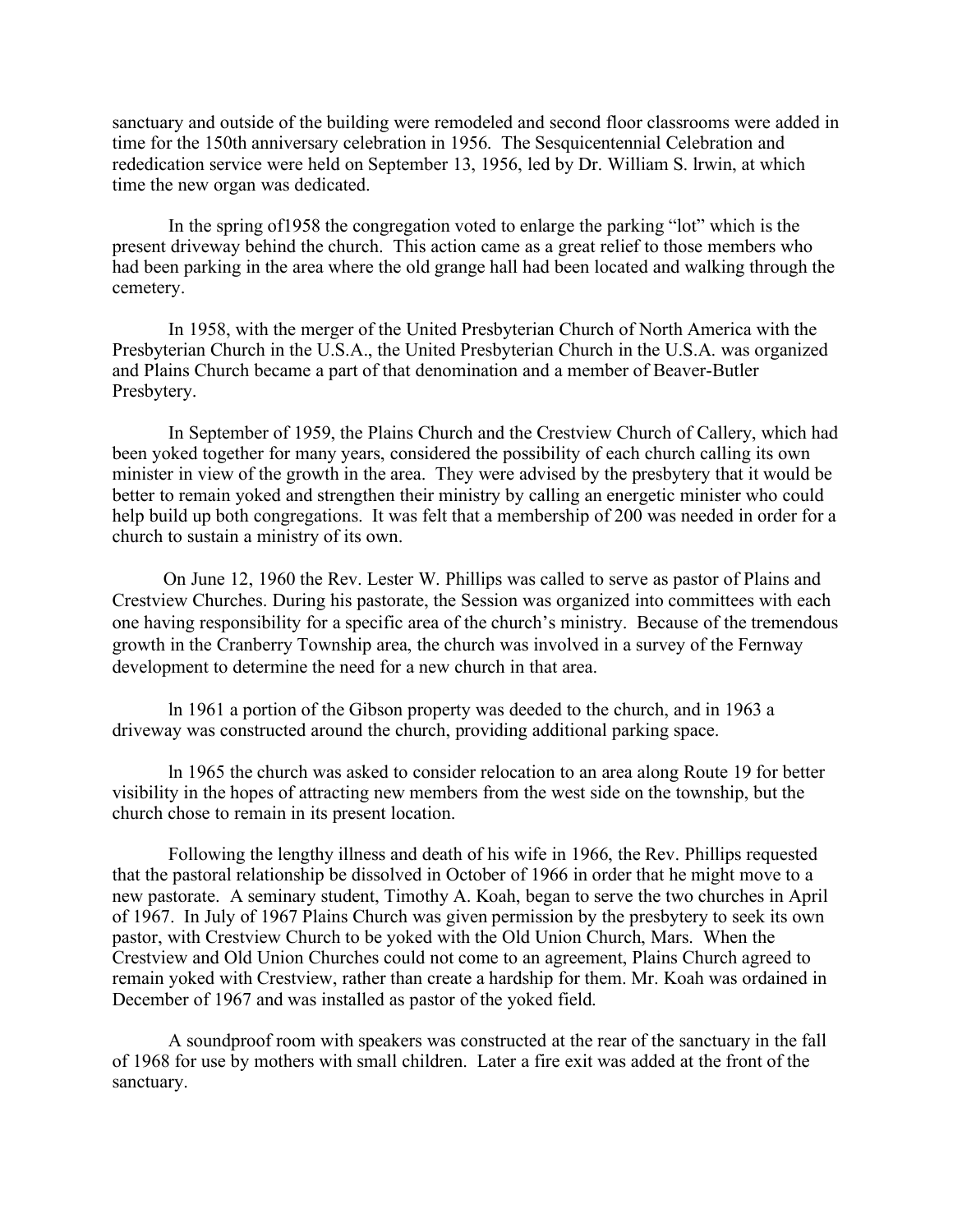In the spring of 1969 a tradition began with the church sponsoring a Good Friday Breakfast for men and boys of the community.

In the summer of 1969, Mr. Koah announced he had applied for a chaplaincy in the Air Force. Both Plains and Crestview Churches again reviewed their positions and, with the approval of the Presbytery, the Sessions voted to dissolve the yoke. On November 19, 1969 the congregation also voted to dissolve the yoked relationship. In January of 1970 this action was approved by the Presbytery "to take place at their discretion at the time that the churches become vacant, or at the June meeting of Presbytery, whichever occurs first, provided both congregations still desire to dissolve the yoke." On April 12, 1970 the pastoral relationship between Mr. Koah and Plains Church was dissolveed and Mr. Koah left to begin his chaplaincy.

In the summer of 1970 the church began plans to build a manse in anticipation of calling a minister. The building was constructed by the men of the congregation at the cost of \$22,059.87, and was just about completed for the arrival of the Rev. A. Allen Brindisi who began his pastorate on July 4, 1971.

In October of 1971 the Session voted to establish a Board of Deacons. The first group of deacons included: Lewis Goehring, Carol Powell, Mildred Sarver, Mildred Kirsch, Kern Affolder, and Edmund Munford.

In 1973 a paved parking lot accommodating 60 cars, was built on the north side of the cemetery. With a growing church school enrollment, it became evident that additional space was needed for educational purposes. On June 23, 1974 ground was broken for an educational unit adjacent to the church. Beaver-Butler Presbytery gave evidence of their faith in the future of Plains Church by giving the church a grant of \$10,000 plus an additional loan of \$10,000 toward the cost of construction. Dedication of the building was celebrated during homecoming weekend on October 23, 1977. The new building contains a church office, pastor's study, four large classrooms and rest rooms on the first floor, with a new kitchen, large fellowship hall with fireplace, three small rooms, and rest rooms on the ground floor. These facilities have helped the church in its ministry to the community as the building is made available to various groups such as scouts, senior citizens, etc.

On November 17, 1974 the congregation took action to adopt the unicameral system of government. Installed as Elders/Trustees on January 12, 1975 were: Jack Affolder, J. Edgar Anthony, Thomas Anthony, Glen Cookson, David Goehring, Frank Leisie, Richard Magill, Elmer Michael, Dale Nott, Laverne Ripper, Stanley Rowan, Angela Rush, Melvin Sproat, Janice Rowan, and Kathryn Uthman.

In the summer of 1975, in response to an international crisis, Plains Church joined with several other churches in the community to sponsor Vietnamese refugees. Two young men were brought to the area and were assisted in securing housing, clothing, furnishings and employment. The committee worked with these two young men for several years to help them adjust to their new culture.

In 1976 the Deacons sponsored an old-fashioned ice cream social which has become an annual favorite.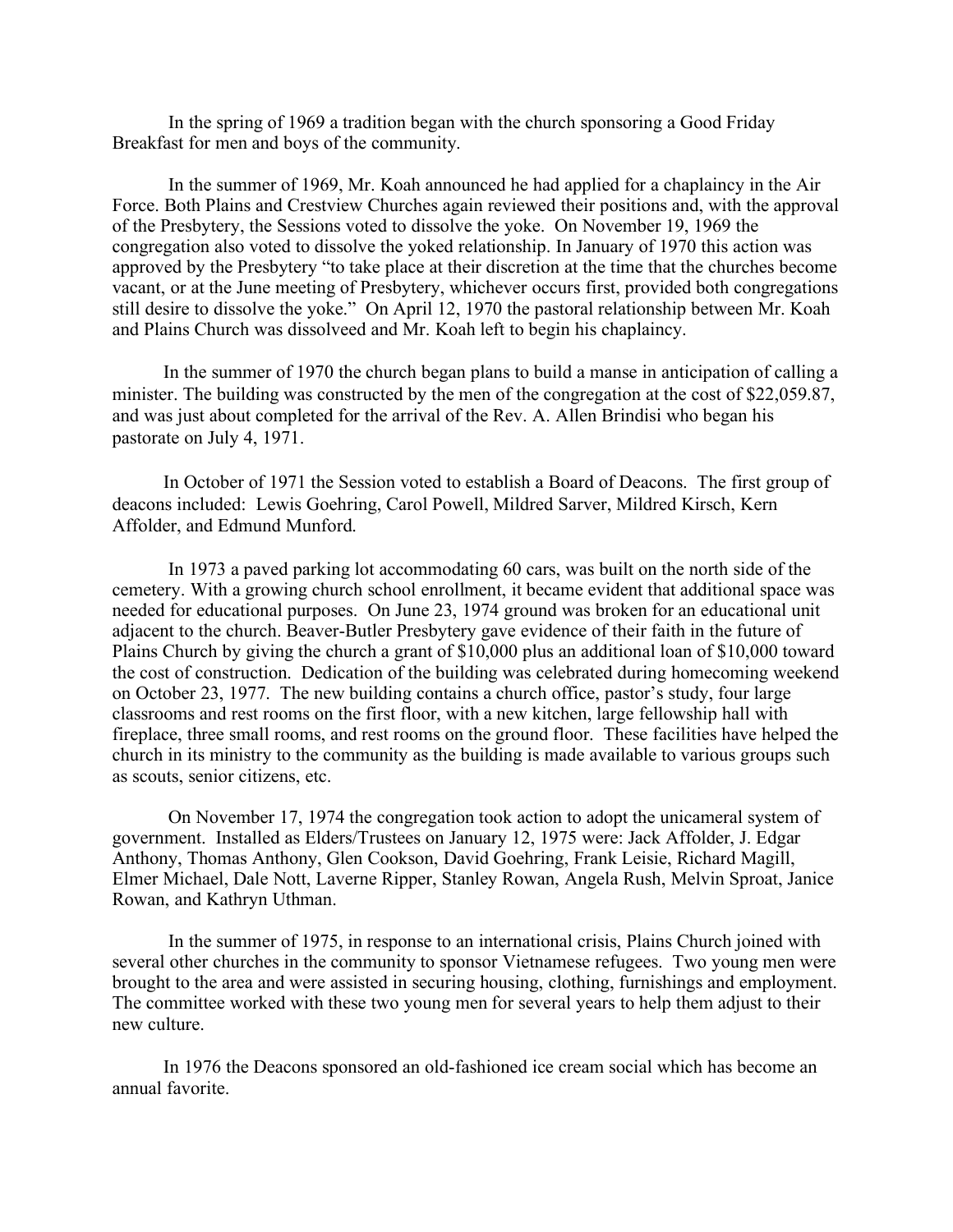In November of 1976 Mr. Brindisi resigned to take a pastorate in New York State. The Rev. Deane F. Lavender accepted the call to Plains Church and began his ministry in October of 1977.

As the population of the township continued to grow, Plains Church joined with Dutilth Methodist and Hope Lutheran Churches in 1977 in a program of visitation to new families moving into the area.

The summer of 1979 provided a unique experience for the congregation when the Rev. Deane Lavender exchanged pulpits with the Rev. Tom Milroy of Monifieth, Scotland, for a period of nine weeks.

In 1981 the goal of seeing the church facilities in use more than one day each week became a reality when a day care center opened in July. A nursery school is anticipated for the fall.

In celebrating the 175th anniversary of the founding of Plains Church, we acknowledge with thanksgiving the faithfulness and dedication of those who have gone before us, proclaiming their allegiance to Jesus Christ throughout these years. In looking to the future, we reaffirm our faith in the Lord Jesus Christ and commit ourselves to work together to uphold the purpose of the church as it is stated in our Church's Form of Government:

*"The great ends of the Church are: The proclamation of the gospel for the salvation of humankind; the shelter, nurture and spiritual fellowship of the children of God; the maintenance of divine worship; the preservation of the truth; the promotion of social righteousness; and the exhibition of the Kingdom of Heaven to the world."*